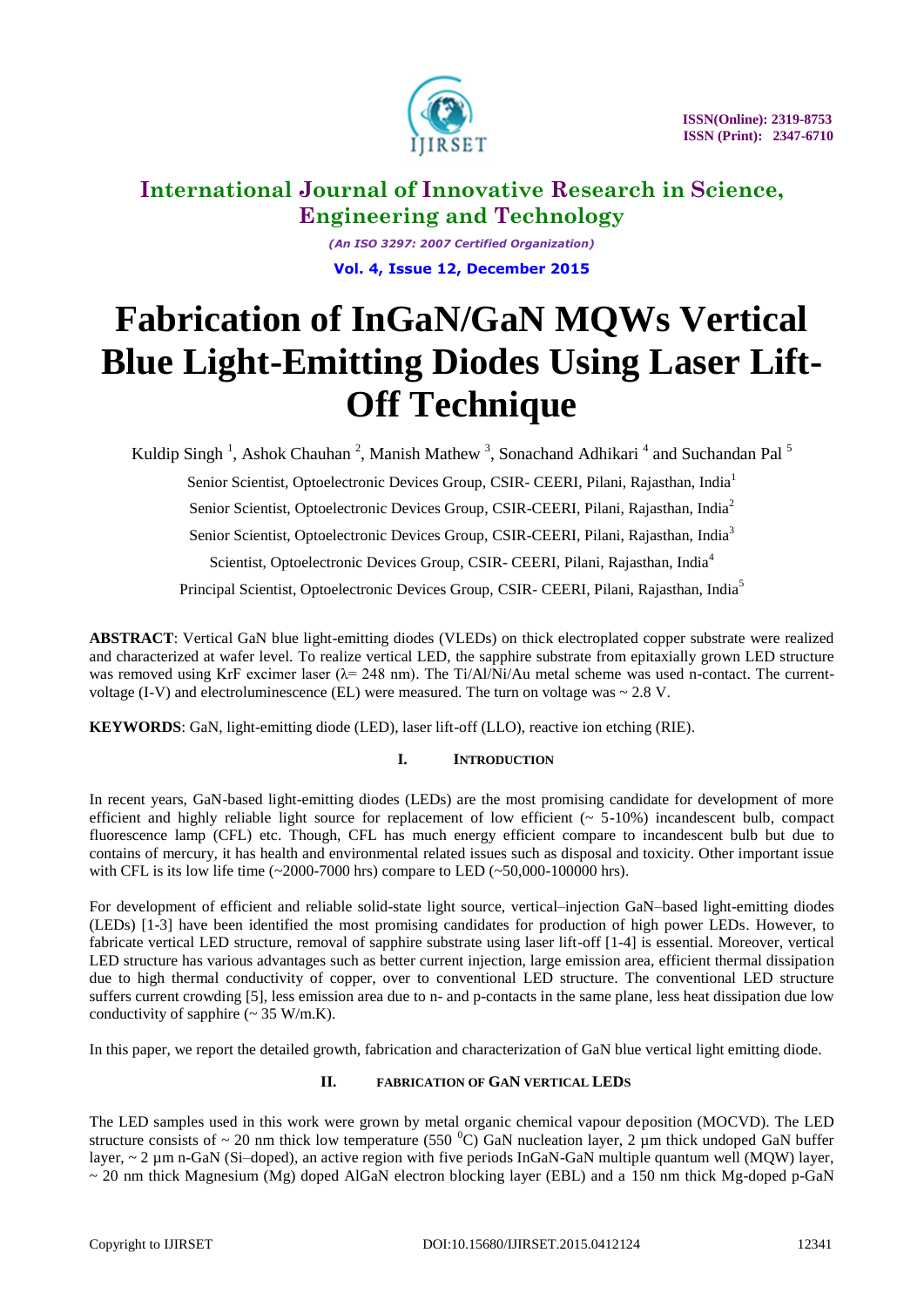

*(An ISO 3297: 2007 Certified Organization)*

#### **Vol. 4, Issue 12, December 2015**

on c-plane sapphire substrate. The thicknesses of InGaN OW and GaN barrier were  $\sim$  3 nm and 10 nm respectively. The fraction of indium (In) in InGaN QW and thickness were optimized to obtain the dominant wavelength  $\sim$  460 nm. To fabricate vertical GaN blue LED, first a metal layer composed of Ni/Ag/Ni/Au was deposited on p-GaN by electron beam evaporation. Before depositing Ni/Ag/Ni/Au, p-GaN surface was treated in aqua-regia solution to remove native oxide. This metal layer serves as p-contact, a highly reflective mirror layer and an adhesive layer to subsequent electroplated copper layer. The p-contact was annealed at 500  $^0C$  for 5 min in N<sub>2</sub>+O<sub>2</sub> atmosphere in rapid thermal annealing system. The thickness of electroplated copper was  $\sim 150 \,\mu m$ . Before, laser lift-off (LLO) process, the backside of the LED sample (sapphire) was polished for getting smooth surface to avoid the scattering of laser light. After polishing of sapphire substrate, LLO process was executed using KrF excimer laser emitting at 248 nm. The laser beam was directed through the back of polished sapphire substrate. The details of LLO process was published elsewhere [4]. The sapphire substrate was removed when sample was heated at  $\sim 40^{\circ}$ C. After removal of sapphire, gallium (Ga) particles remaining on the undoped GaN layer. The GaN particles were removed in HCl: H<sub>2</sub>O (1:1) solution. After removal of Ga particles, n-contact pattern were formed using conventional UV photolithography. Shipley -1818 photoresist was used as masking layer for etching of undoped GaN layers. After patterning, undoped GaN layer was etched in reactive ion etching system using BCl<sub>3</sub> and Cl<sub>2</sub> chemistry. After etching of undoped GaN layers, Ti/Al/Ni/Au metal were deposited by electron beam evaporation system and followed by lift-off. The metal scheme Ti/Al/Ni/Au serves as n-contact.

#### **III. RESULTS AND DISCUSSIONS**

Fig. 1 shows the photograph of fabricated vertical blue LED on electroplated thick copper substrate. The chip size of vertical blue LED was  $\sim$  1.0 mm x 1.0 mm. Since thermal annealing play important role in electrical and optical properties of LED. Therefore, to analyse the effect of thermal annealing on LED film, scanning electron microscopy (SEM) images of the samples were taken. Fig. 2 shows SEM images of LED samples without annealed (a) and annealed at 330  $^{\circ}$ C (2 b), 400  $^{\circ}$ C (2c) and 830  $^{\circ}$ C (2d). From fig. 2 (a), it is clear that there were no cracks in sample without annealing. Moreover, it is clear that film was cracked when annealed at 330  $^{\circ}$ C, 400  $^{\circ}$ C and 830  $^{\circ}$ C, respectively. The cracks in LED film increases as annealing temperature increases. It is clear that cracks in LED films were largest when sample was annealed at 830 <sup>o</sup>C and cracks decreases when annealing temperature was decreases. The cracks in film may be due large difference in the thermal expansion coefficients of GaN  $(4.4 \times 10^{4}/K)$  and Cu  $((16.9 \times 10^{4}/K)$ . Fig. 3 shows the photograph of blue light emission from fabricated vertical blue LED chip at 4.0 V. To check the emission wavelength as per our design, the electroluminescence (EL) of LED sample was taken. For measurement of EL, LED chip was biased at 4.0V and the emitted blue light was collected in integrated sphere. The fig. 4(a) shows the electroluminescence spectra of fabricated blue VLED at 5V. The peak wavelength was  $\sim$  461 nm. Fig. 4 (b) shows the measured current-voltage (I-V) of fabricated InGaN/GaN MQWs blue VLED on copper substrate. The turn on voltage was  $\sim 2.8$  V. The increase in current after threshold limit was not sharp. This may be due higher resistance of the device because n-contacts were not annealed at higher temperature.



Fig. 1 Shows the photograph of fabricated InGaN/GaN MQWs vertical blue LED on electroplated copper substrate.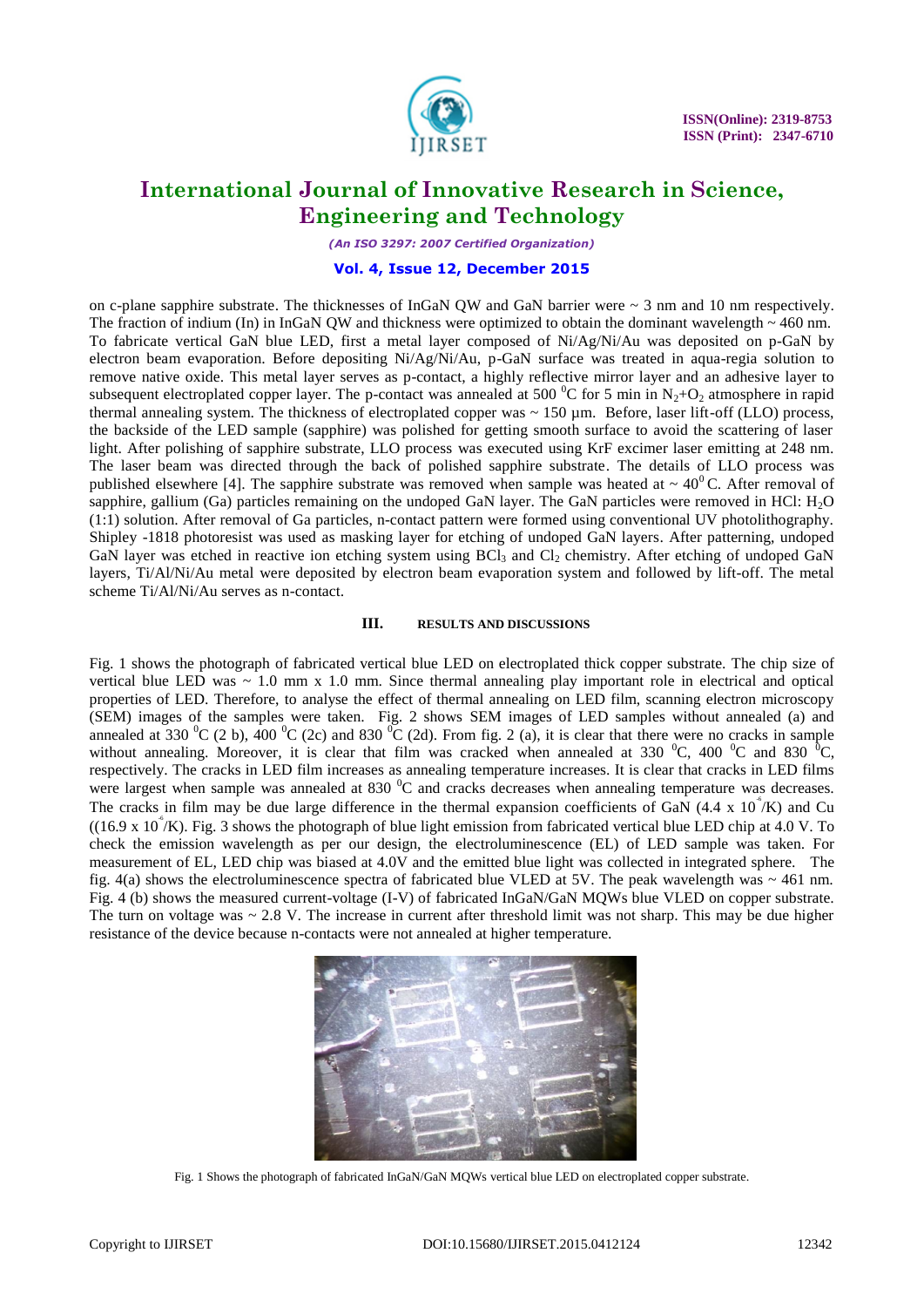

*(An ISO 3297: 2007 Certified Organization)* **Vol. 4, Issue 12, December 2015**



Fig. 2 Shows SEM photograph of fabricated InGaN/GaN MQWs blue LED on electroplated copper substrate with different annealing temperatures (a) without annealing (b) annealed at 330 °C for 30 sec (c) 400 °C (d) 830 °C.



Fig. 3 Shows the photograph of blue light emission from InGaN/GaN MQWs vertical blue LED on electroplated Cu substrate at 4.0 V.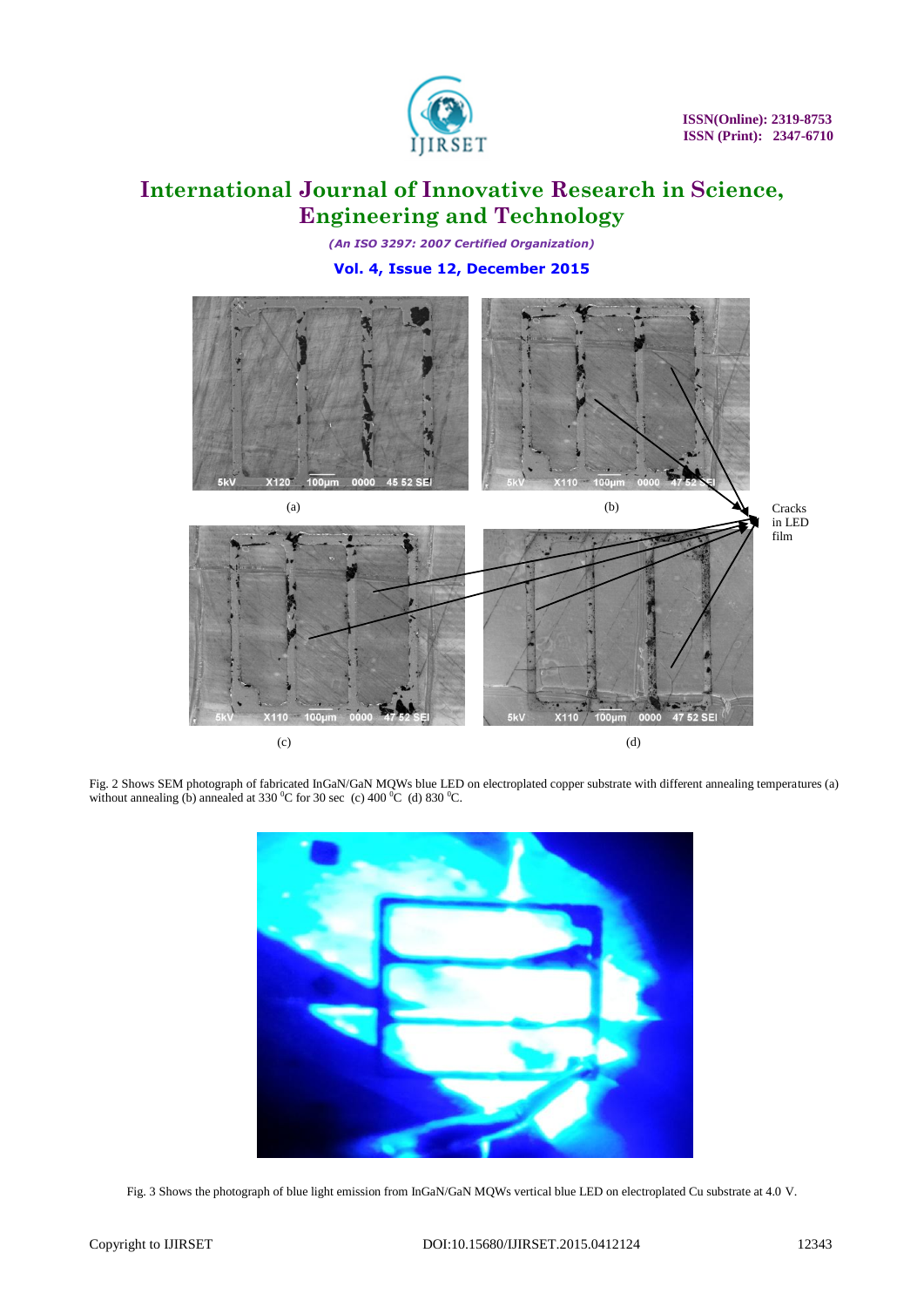

*(An ISO 3297: 2007 Certified Organization)* **Vol. 4, Issue 12, December 2015**



Fig. 4 (a) shows the electroluminescence spectra of fabricated VLED at 5.0V (b) the current-voltage characteristics of VLED at wafer level.

### **IV. CONCLUSION**

In conclusion, we have successfully demonstrated the InGaN/GaN MQWs vertical blue LEDs on electroplated thick copper substrate using laser lift-off process. The effect of thermal annealing on LED film was carried out after LLO and formation of n-contact (Ti/Al/Ni/Au). It is observed that due to large difference in thermal expansion coefficients of Cu and GaN material, the film was cracked after thermal annealing. At higher temperature thermal annealing, the cracks in LED structure were large while, LED structure annealed at lower temperature, cracks were small. Since thermal annealing in  $N_2$  ambient is necessary for getting low contact resistance for n-contact ((Ti/Al/Ni/Au) because this metal scheme has low contact resistance when they are annealed in temperature range  $750-850$   $\rm{^0C}$ . Therefore, stress in LED structure should be optimized for fabrication of high brightness blue LED.

#### **ACKNOWLEDGEMENT**

This work was supported by Council of Scientific and Industrial Research (CSIR), New Delhi, India under CSIR network programme (NWP-55-CEERI-II). The authors are thankful to Director, CSIR-CEERI, Pilani for his support. The authors also thank to Ashok Kumar Gupta, Arvind Kumar Singh, B. C. Pathak, Pawan Kumar, Amit Ranghera, Privrat Prajapati, Bhoopendra Kumar Kushwaha for fabrication of mask, metallization etc. Authors are thankful to Kuwar Singh and H. D. Sharma (DSG, CEERI, Pilani ) for providing SEM of the samples.

#### **REFERENCES**

- [1] Tan, B. S., Yuan, S., and Kang, X. J., "Performance enhancement of InGaN light-emitting diodes by laser lift-off and transfer form sapphire to copper substrate," Applied Physics Letter, Vol. 84, pp. 2757-2759, 2004.
- [2] Chu, J. T., Kuo, H. C., Kao, C. C., Huang, H. W., Chu, C. F., Lin, C. F. and Wang, S. C., "Fabrication of p-side down GaN vertical light emitting diodes on copper substrates by laser lift-off," Phys. Stat. Sol. (c) , Vol. 1, pp. 2413–2416, 2004.
- [3] Kao, C. C., Kuo, H. C., Yeh, K. F., Chu, J. T., Peng, W. L., Huang, H.W., Lu, T. C. and Wang, S. C., "Light-output enhancement of nanoroughened GaN laser lift-off light-emitting diodes formed by ICP dry etching," IEEE Photonics Technology Letter, vol. 19, No. 11, pp. 849- 851, 2007.